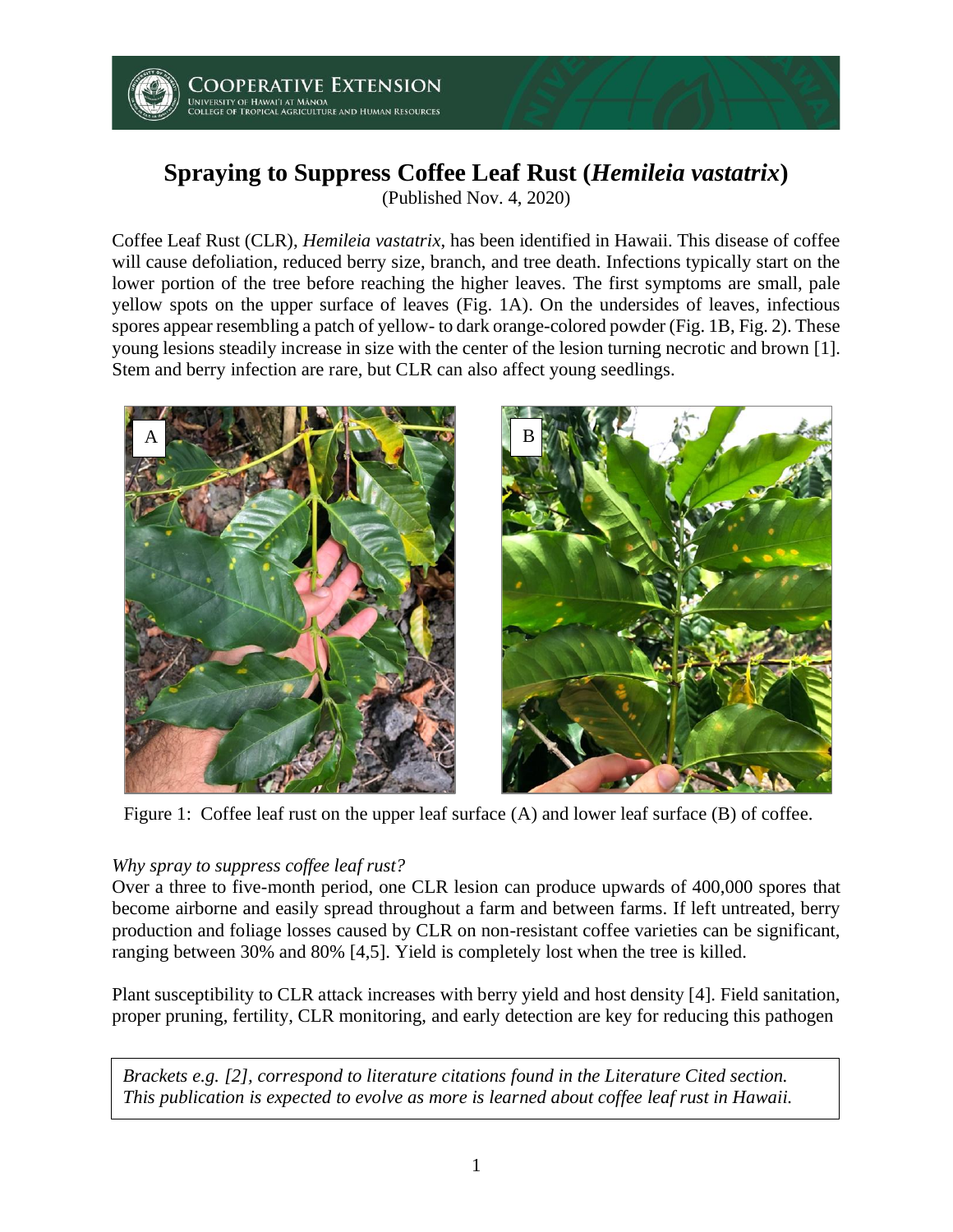

Cooperative Extension NOUS ET ALLEY AND LATER STUPE<br>INIVERSITY OF HAWAI'I AT MÂNOA<br>COLLEGE OF TROPICAL AGRICULTURE AND HUMAN RESOURCES

threat to tree health and production. When applied properly, and at <5% infection rate of total farm foliage, contact fungicides can be helpful in protecting coffee trees from initial and increased disease severity [10]. While contact fungicides are available for Hawaii coffee producers, currently, there are no approved systemic fungicides for use in Hawaii. Physical removal, containment, and destruction of leaves and branches displaying lesions can help to reduce CLR inoculum and infection [2].

This document provides suggestions for producers on the use of fungicides for the suppression of CLR on farms and the use of fungicides to reduce establishment severity of the pathogen. Special attention is needed for pesticide resistance management to fungicides with product rotation and proper use. Additional CLR information can be found at [www.HawaiiCoffeeEd.com/clr.](http://www.hawaiicoffeeed.com/clr)



Figure 2: Close-up of powderlike coffee leaf rust spores on the underside of a coffee leaf.

Table 1 provides a list of fungicides approved by the Hawaii Department of Agriculture for use on coffee in Hawaii and lists CLR on the label. Although there are other fungicides approved for use in Hawaii, unless coffee is listed on the label, you should not use these products on your coffee crop. Failure to adhere to pesticide regulations could result in legal action and fines by regulatory authorities.

#### **Suggestions for preventative and suppression spray applications**

# **THE LABEL IS THE LAW. READ AND FOLLOW PRODUCT LABELS FOR ALL PESTICIDES.**

# **PRODUCT ROTATION IS HIGHLY RECOMMENDED TO REDUCE THE RISK OF PESTICIDE RESISTANCE BY COFFEE LEAF RUST AND OTHER DISEASES.**

#### **Personal protective equipment (PPE):**

- Follow the label for proper use of PPEs.
	- o Disposable PPEs may be a consideration for use.

## **Type of sprayer:**

- According to experts at CIRAD, a French agricultural research center, motorized sprayers should not be used for initial CLR treatments to contain spores [3].
	- o Spores may become airborne and spread if using a high pressure sprayer.
	- o Reduce sprayer pressure or change the nozzle to create larger droplets as needed.
- $\Diamond$  Water quantity per acre will depend on individual spray calibration for your trees and farm.
	- o Calibrate your sprayer by following examples and directions in publications for sprayer calibration [7,8,9].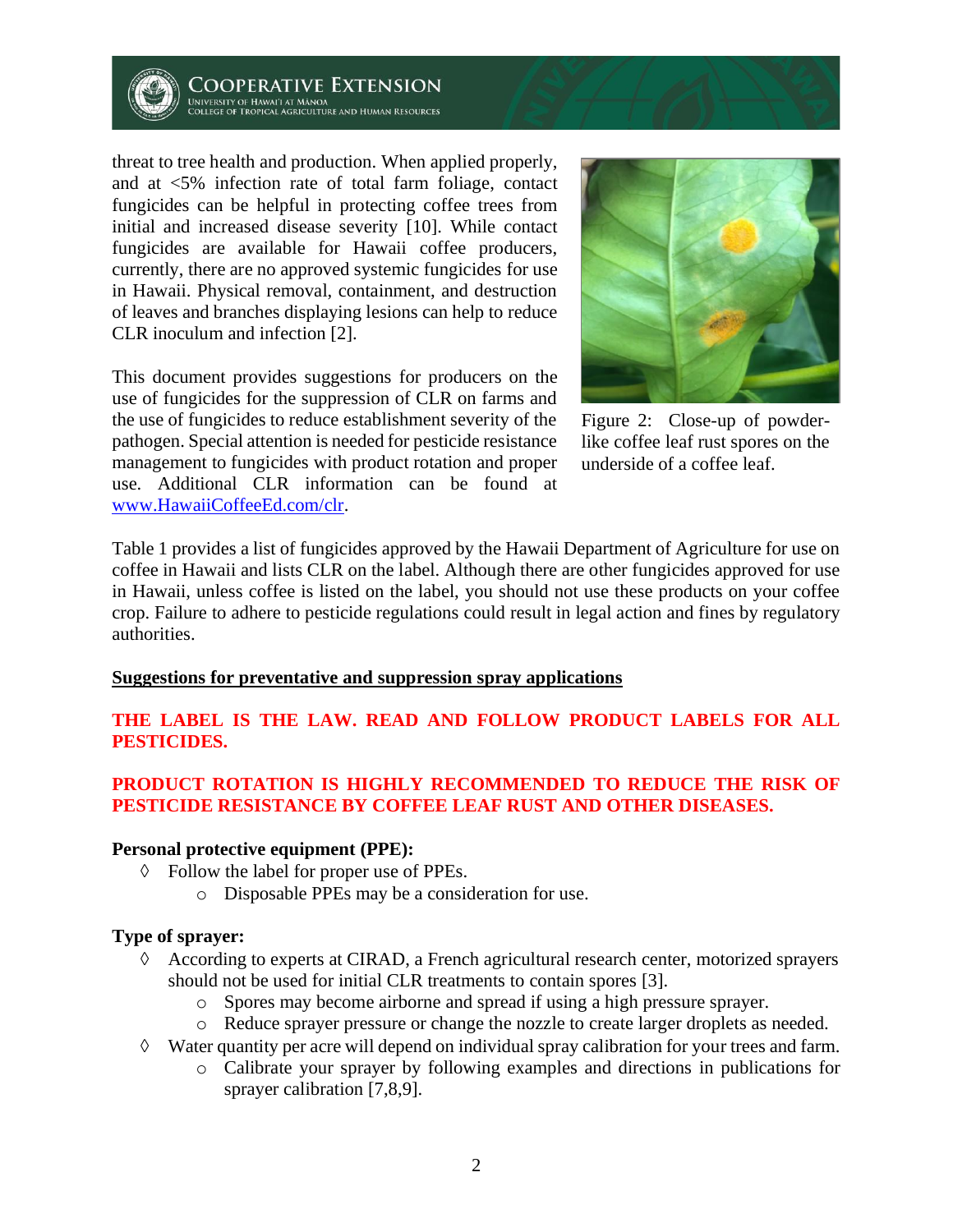## **Where and what to spray:**

- $\Diamond$  Spray the entire coffee tree with emphasis on the undersides and topsides of the leaves.
	- $\circ$  A CLR spore produces germ tubes (germinates) that enter the plant via the stomata, which are found on the undersides of leaves [5].
- $\Diamond$  Spray all producing, non-producing, and seedling coffee plants.
	- o Good spray coverage is important.
	- o A slowed walking pace and deliberate spray application may be necessary to achieve complete coverage of the tree foliage and leaf surfaces.
- $\Diamond$  Consult the label about intentional ground spraying.
	- o Field sanitation and early detection of CLR is important.
	- o CLR mycelium require a living host tissue or cell to remain alive; however, its urediniospores can survive about six weeks and through dry periods [1].
- $\Diamond$  Reduce the development of pesticide resistance to the products listed in Table 1.
	- o It will be more difficult to control diseases with resistance to approved fungicides.
	- o Alternate and rotate the use of fungicides in different FRAC groups as listed in Table 1.
		- This typically applies to the use of all pesticides unless noted on the label.
	- o For example, if you use a blue product like Serenade ASO (FRAC Group 44) for your first application, then use a yellow product such as Kocide 3000 (FRAC Group M1) for your next application. Then, switch back to Serenade or rotate to a pink product (FRAC Group BM 02). Avoid using the same colored product in back-toback applications.
	- o If your farm is certified organic, an example for rotation is to use a pink product like DoubleNickel LC, then use a yellow product like Badge X2 next. Then, switch back to DoubleNickel LC or rotate to a blue product. Again, avoid using the same colored product in back-to-back applications.

#### **When to spray:**

- $\Diamond$  Avoid spraying during rain, drought, and in high heat, if possible.
- $\Diamond$  Follow the product label for frequency of application.

#### **Other additions to the fungicide:**

- $\Diamond$  Consult with the product label before mixing and combining other products with the fungicide.
	- o Some pesticide products are not compatible with certain additives such as those noted below.
	- o If the mixture of products causes phytotoxicity on the coffee trees, stop applications immediately.
- $\Diamond$  Sticker/spreader
	- o Stickers help the product to adhere to the surface and remain on the plant following application. Spreaders and adjuvants help with dispersal and coverage by reducing water surface tension and allowing the droplets to spread and cover more surface area on leaves, branches, berries, etc.
	- o A spreader could improve spray coverage.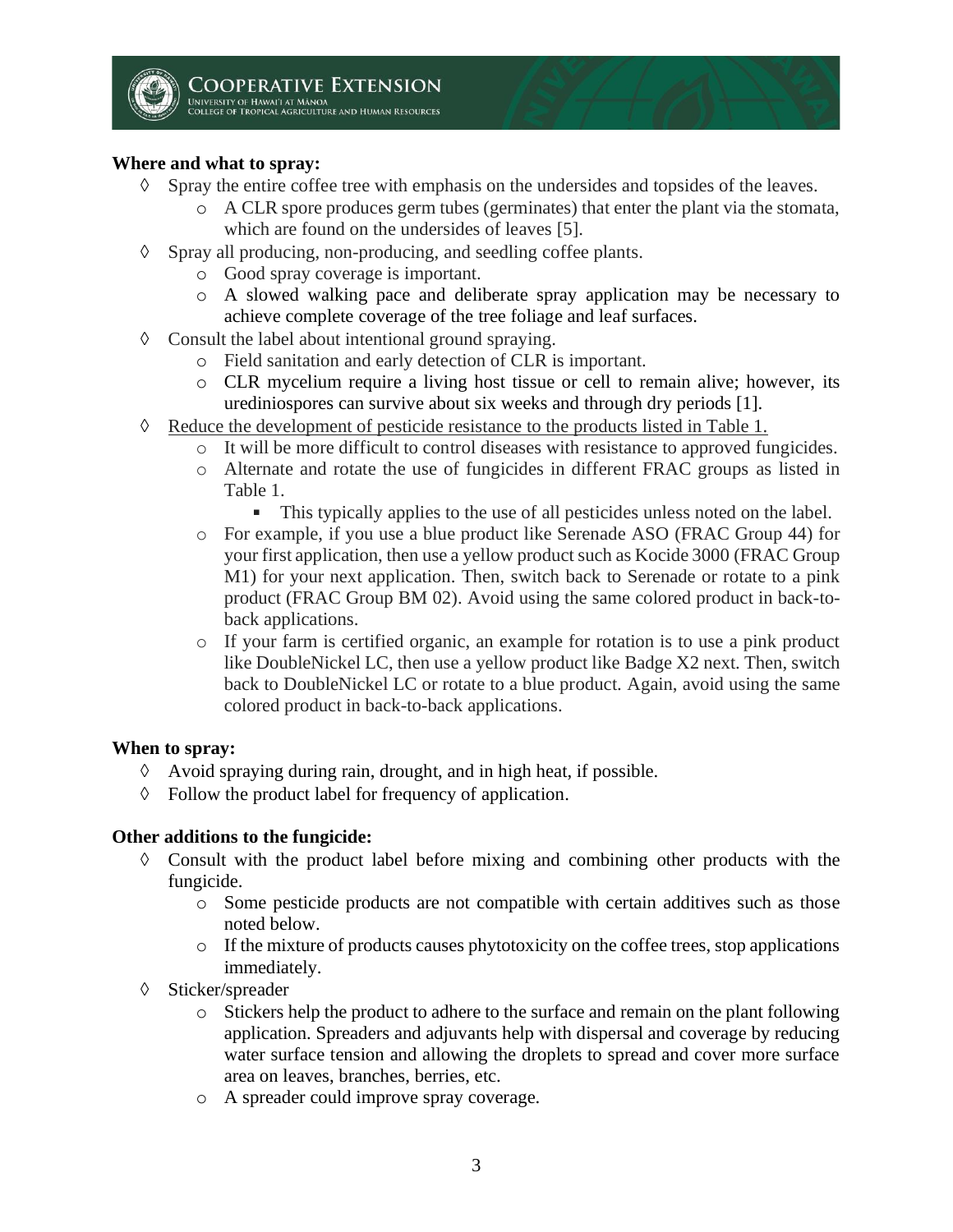

**COOPERATIVE EXTENSION** .<br>Iniversity of Hawai'i at Månoa<br>:ollege of Tropical Agriculture and Human Resources

- o If anticipating rain, a sticker and spreader could improve spray adhesion and coverage.
- Foliar fertilizers
	- o Consult with the fungicide and foliar fertilizer labels.
- Approved *Beauveria bassiana* products
	- o Review the product label and the BioWorks BotaniGard® compatibility chart.
	- o [https://www.bioworksinc.com/wp-content/uploads/products/shared/botanigard](https://www.bioworksinc.com/wp-content/uploads/products/shared/botanigard-tank-mix-compatibility.pdf)[tank-mix-compatibility.pdf](https://www.bioworksinc.com/wp-content/uploads/products/shared/botanigard-tank-mix-compatibility.pdf)
	- o According to the above link, tests were not carried out to evaluate impact on the partner product integrity or for plant phytotoxicity.

## **Spraying to control [anthracnose](https://www.hawaiicoffeeed.com/anthracnose.html) (***Colletotrichum* **sp.) and cercospora leaf spot and berry blotch (***Cercospora coffeicola***) [5] on coffee as well as CLR:**

- Spraying to control *Colletotrichum* sp., another fungal disease on coffee in Hawaii, may require higher rates than necessary for CLR. Consult the product label.
- $\Diamond$  Conduct annual or biennial [leaf tissue and soil sample](https://www.hawaiicoffeeed.com/uploads/2/6/7/7/26772370/how_to_take_coffee_leaf_and_soil_samples_110320.pdf) tests to determine and prevent plant and soil toxicities when applying copper-based and other products.

## **Other important considerations:**

- $\Diamond$  Re-entry interval (REI) following a spray application.
	- o Follow the required REI, being especially mindful of pickers and when they will enter the field for harvest.
	- o Also, follow any restrictions regarding application before crop harvest. This is typically referred to on the label as the Pre-Harvest Interval or PHI.
- $\Diamond$  pH of spray solution.
	- o Labels may have warnings for phytotoxicity with low (or high) pH of the spray solution.
- $\Diamond$  Minimum and maximum rates per application.
	- o Follow the label rate. Underuse of a product can cause pesticide resistance by the pest or disease and additional losses if spray applications are ineffective.
	- o Overuse of a product can cause plant, soil, and environmental toxicities and hazards, is a violation of product use, and has increased costs to the producer.
- Maximum applications per year or season.
	- o Follow the label instructions.
	- o Again, overuse of a product can cause plant, soil, and environmental toxicities and hazards, is a violation of product use, and has increased costs to the producer.

# **ALWAYS READ AND FOLLOW THE PESTICIDE PRODUCT LABEL DIRECTIONS.**

If you have questions, contact your [local Cooperative Extension](https://cms.ctahr.hawaii.edu/ce/Find-Us) or statewide coffee agent, Andrea Kawabata, at [andreak@hawaii.edu.](mailto:andreak@hawaii.edu) Texts and photos can be sent to (415) 604-1511.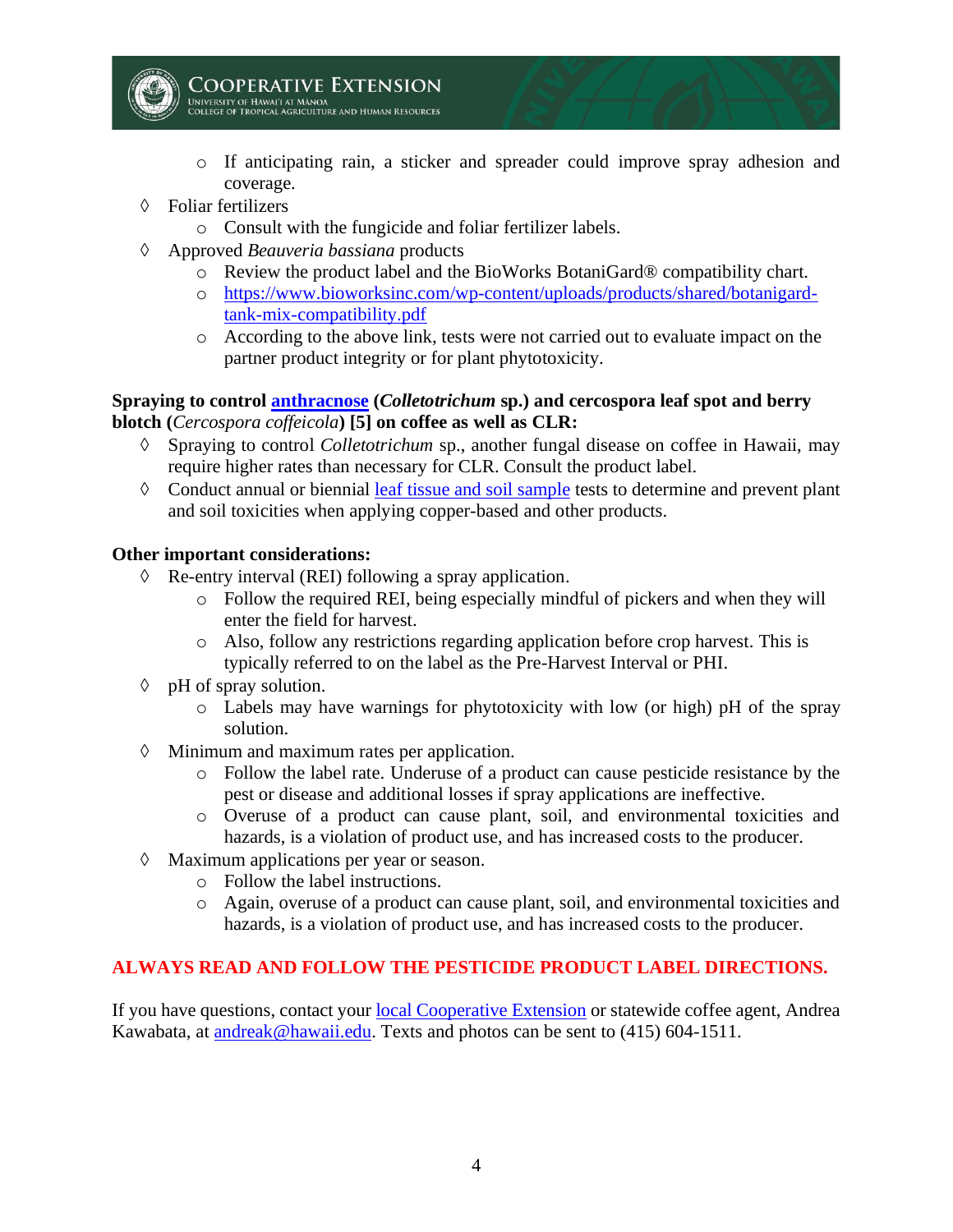# **Acknowledgements:**

This publication was created by Andrea Kawabata (UH-CTAHR) and reviewed by Dr. Stuart T. Nakamoto (UH-CTAHR), Dr. Lisa Keith (USDA-ARS), Suzanne Shriner (industry), and HDOA. Much appreciation to the farmers who provided the photos in this publication.

# **Literature Cited:**

- 1. Arneson, P.A. 2011. "Coffee rust". *The Plant Health Instructor*. DOI: 10.1094/PHI-I-2000-0718-02. [http://www.apsnet.org/edcenter/intropp/lessons/fungi/Basidiomycetes/Pages/CoffeeRust.](http://www.apsnet.org/edcenter/intropp/lessons/fungi/Basidiomycetes/Pages/CoffeeRust.aspx) [aspx](http://www.apsnet.org/edcenter/intropp/lessons/fungi/Basidiomycetes/Pages/CoffeeRust.aspx)
- 2. Avelino, J., and Savary, S. 2004. Effects of crop management patterns on coffee rust epidemics. *Plant Pathology*, 53, 541–547. <https://bsppjournals.onlinelibrary.wiley.com/doi/full/10.1111/j.1365-3059.2004.01067.x>
- 3. Keith, L. Personal communications. 2 November 2020.
- 4. Koehler, J. 2018. Coffee rust threatens Latin American crop; 150 years ago, it wiped out an empire. NPR. [https://www.npr.org/sections/thesalt/2018/10/16/649155664/coffee-rust](https://www.npr.org/sections/thesalt/2018/10/16/649155664/coffee-rust-threatens-latin-american-crop-150-years-ago-it-wiped-out-an-empire)[threatens-latin-american-crop-150-years-ago-it-wiped-out-an-empire.](https://www.npr.org/sections/thesalt/2018/10/16/649155664/coffee-rust-threatens-latin-american-crop-150-years-ago-it-wiped-out-an-empire)
- 5. Kushalappa, A.C. and A.B. Eskes (eds). 1989. Coffee Rust: Epidemiology, Resistance and Management. CRC Press, Boca Raton, Florida. 345 pp.
- 6. Nelson, S.C. 2008. Cercospora leaf spot and berry blotch of coffee. Honolulu (HI): University of Hawaii. 6p. (Plant Disease Series; PD-41). [https://www.ctahr.hawaii.edu/oc/freepubs/pdf/PD-41.pdf.](https://www.ctahr.hawaii.edu/oc/freepubs/pdf/PD-41.pdf)
- 7. Thap, C. 2010. Using and calibrating backpack sprayers. In: Montana State University's Big Sky Small Acres Magazine. pp. 10-11. [https://apps.msuextension.org/magazine/assets/docs/Using and Calibrating Backpack](https://apps.msuextension.org/magazine/assets/docs/Using%20and%20Calibrating%20Backpack%20Sprayers.pdf)  [Sprayers.pdf.](https://apps.msuextension.org/magazine/assets/docs/Using%20and%20Calibrating%20Backpack%20Sprayers.pdf)
- 8. Uyeda, J., M. Kawate, J. Coughlin, J. Kam, J. Sugano, S. Fukuda, R. Shimabuku, and K.H. Wang. 2015. Sprayer calibration using the 1/128th method for motorized backpack mist sprayer systems. Honolulu (HI): University of Hawaii. 5p. (Pesticide Risk Reduction Education Series; PRRE-9). [https://www.ctahr.hawaii.edu/oc/freepubs/pdf/PRRE-9.pdf.](https://www.ctahr.hawaii.edu/oc/freepubs/pdf/PRRE-9.pdf)
- 9. Uyeda, J., J. Sugano, S. Fukuda, M. Kawate, R. Shimabuku, and K.H. Wang. 2013. Sprayer calibration using the 1/128th method for handheld spray gun systems. Honolulu (HI): University of Hawaii. 4p. (Pesticide Risk Reduction Education Series; PRRE-7). [https://www.ctahr.hawaii.edu/oc/freepubs/pdf/PRRE-7.pdf.](https://www.ctahr.hawaii.edu/oc/freepubs/pdf/PRRE-7.pdf)
- 10. Zambolim, L. 2016. Current status and management of coffee leaf rust in Brazil. *Trop. plant pathol.* 41, 1–8. [https://doi.org/10.1007/s40858-016-0065-9.](https://doi.org/10.1007/s40858-016-0065-9)